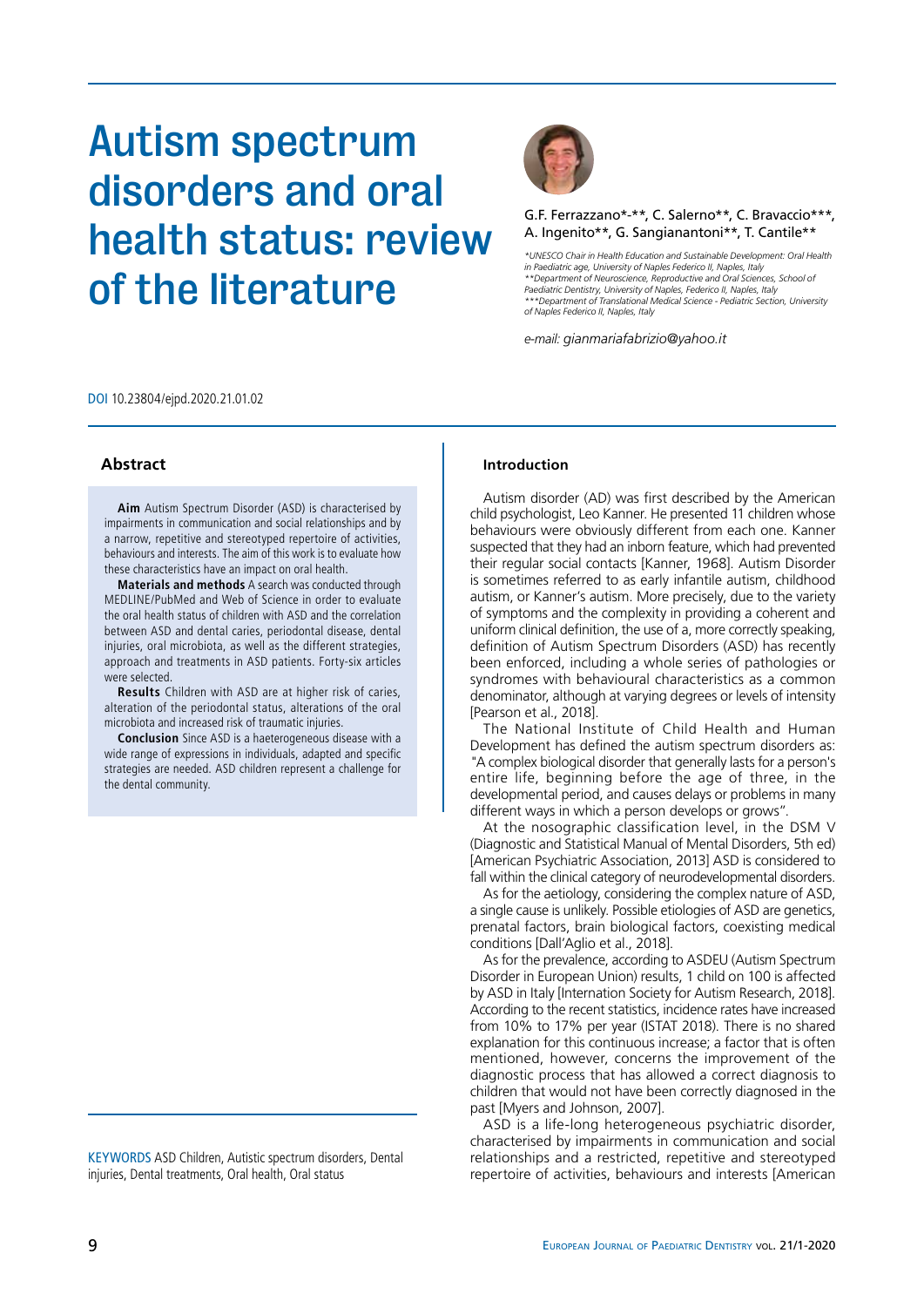Psychiatric Association, 2000]. Literature suggests that the population with ASD presents with similar health problems as that of the typical population, but, due to factors including poor dietary preferences, behaviours and specific aversions, like incapacity to take care of themselves independently, selfinjurious behaviour or drugs, this population is at a greater risk and more susceptible to developing chronic non-communicable oral health conditions [Christopher et al., 2002; Medina et al., 2003, Jaber, 2011; Vajawat and Deepika, 2012].

Since it is possible to prevent most oral diseases and to educate children, though special pathways, it is essential to establish the real correlation between oral pathologies and ASD, in order to draw up a preventive-therapeutic plan to improve the quality of life of these patients.

In the literature it is possible to find many articles dealing with single oral problems in children with ASD [Nakao et al., 2015; Morales-Chávez, 2017; Fakroon et al., 2015], but there is no recent revision that can give a general picture of oral health in children with ASD. The purpose of the work is, therefore, to combine all the information available in the scientific literature, in order to evaluate how ASD characteristics may impact oral health and quality of life in ASD children.

#### **Materials and methods**

Searches were conducted through MEDLINE/PubMed and Web of Science using the following key words: "ASD", "autistic spectrum disorders", "oral health" "oral status" "dental injuries" "dental treatments" "ASD children", "autism". Studies were included if fulfilled the following eligibility criteria: to evaluate the oral health status of children with ASD; to be an observational study; to be a RCT; to be a meta-analysis; to evaluate the correlation between ASD and dental caries, periodontal disease, dental injuries, oral microbiota, and to evaluate different strategies, approach and treatments in ASD patients. From 234 articles, 46 have been selected as eligible.

#### **Results**

#### Correlation between ASD and oral health

Children with ASD do not have peculiar oral characteristics related to their pathology. However, their disorders have consequences on the oral sphere and the oral health of people with ASD is worse than that of the general population [Delli et al., 2013; Gandhi and Klein, 2014; Lu et al., 2013]. Thus, some of their characteristic behaviours or disorders, such as communication limitation, personal negligence, self-injurious behaviour, eating habits (uncontrolled and restrictive feeding), side effects of drugs, opposition to dental care, hyposensitivity to dental pain and hypersensitivity to external stimuli are often responsible for the deterioration of the oral health of children with ASD [Jaber, 2011]. These characteristics have an impact on oral health: children with ASD have a poor collaboration in practicing proper oral hygiene. In fact, a recent study showed that about 25% of the analyzed ASD children do not do any brushing during the day [Sarnat et al., 2016].

#### Correlation between ASD and caries risk

Tooth decay, also known as dental caries or cavities, is a breakdown of teeth due to acids made by bacteria [Ferrazzano et al., 2008]. The cause of caries is acid from bacteria dissolving the hard tissues of the teeth (enamel, dentin and cementum).

The acid is produced by the bacteria when they break down food debris or sugar on the tooth surface. Simple sugars in food are these bacteria's primary energy source and thus a diet high in simple sugar is a risk factor [Kalyoncu and Tanboga, 2017].

It can be expected that caries risk is higher in these patients because of the difficulties in brushing and flossing their teeth and it could be caused by the lack of manual skills of autistic children, resulting in inadequate oral hygiene [Onol and Kırzıoğlu, 2018]. In fact, a recent meta-analysis, conducted considering prevalence of dental caries in patients with ASD, showed that all the analyzed studies reported dental caries prevalence, and the pooled prevalence was 60.6% (95% CI: 44.0-75.1) [da Silva et al., 2017]. Furthermore, children with ASD exhibited a higher caries prevalence in primary teeth than in permanent ones with a ratio of 1:2.51 [Morales-Chávez, 2017]. It was also observed that salivary pH and buffering capacity were lower in children with ASD, with a related dental caries incidence higher in ASD children when compared to their healthy siblings [Bhandary and Hari, 2017].

The current literature shows the validity of considering ASD as an indicator of high caries risk and oral hygiene may be the most influential risk indicator associated with new caries in children with ASD [Marshall et al., 2010].

With regards to the dietary pattern, ASD individuals have an inclination for soft and sweetened food [Weddell et al., 2004], which makes them more prone to dental caries [Ferrazzano et al., 2016]. The use of alternative therapy, such as gluten-free/ casein-free diets for children with ASD, restricts them from protein intake and inadvertently causes an increase in the carbohydrate content of saliva. The role of protein intake in the maintenance of oral health is that it elevates the urea level in saliva and increases the buffering capacity of saliva. It may also have an enamel coating effect [Adair, 2005]. According to recent literature, intervention trials, evaluating the effects of a gluten-free and casein-free diet on ASD symptoms, have so far been contradictory and inconclusive and the evidence to support the therapeutic value of this diet is limited and weak [Lange et al., 2015].

The use of sweet snacks is also favoured because they are used as a reward provided by the "Special Personal Training Program", part of the behavioural therapy [Myers and Johnson, 2007], together with the increased use of syrups or sweet drinks used to promote drugs assumption orally.

In general, children with ASD prefer soft and sweetened foods and they tend to pouch food inside the mouth instead of swallowing it, due to poor tongue coordination, thereby increasing the susceptibility to caries [Bailey and Retter, 1991].

#### Correlation between ASD and periodontal status

Periodontal diseases are infections of the structures around the teeth, which include the gums, periodontal ligament and alveolar bone. In the earliest stage of periodontal disease, gingivitis, the infection affects the gums. In more severe forms of the disease, all tissues are involved [Mummolo et al., 2014 a; Ferrazzano et al., 2006].

Majority of ASD children have poor oral hygiene, and almost all of them have gingivitis [Fakroon et al., 2015]. These changes could be related to irregular brushing habits, because of the difficulties the trainers and the parents encountered when they brushed the children's teeth. They could also be caused by lack of the necessary manual dexterity of ASD children, which may have resulted in inadequate tooth brushing [McKinney et al., 2014]. Another possible explanation for the presence of generalised gingivitis might be the side effects of medications,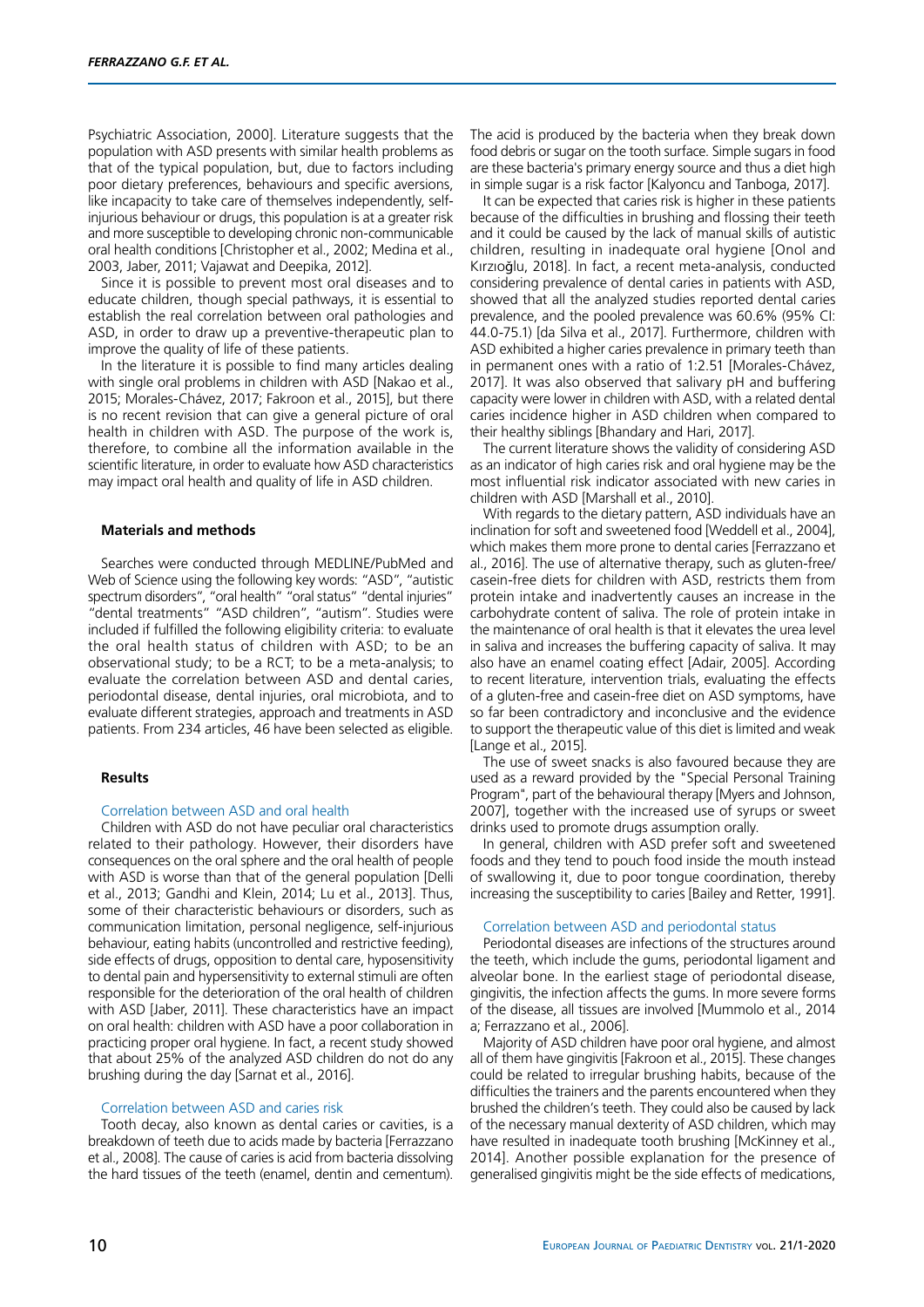which were used to control the manifestations of ASD, such as psychoactive drugs or anticonvulsants like phenytoin, correlated to an increasing of hypertrophic-hyperplastic gingivitis and an eruption delay. Other common drug classes used in these patients are antidepressants, stimulants, and antipsychotics that may have oral side effects [Alaluusua and Malmivirta, 1994]. The pooled prevalence of periodontal disease in ASD children was 69.4% (95% CI: 47.6-85.0) according to a recent meta-analysis [da Silva et al., 2017].

### Correlation between ASD and dental injuries

The rate of dental injuries is higher among ASD children. The most common dental injury was enamel fracture and the most frequently injured teeth were the permanent maxillary central incisors [Altun at al., 2010]. It has been estimated that almost 70% of individuals with ASD present with self-injurious behaviours (SIB) located in the head and neck region [Medina et al., 2003]. Oral findings reported in patients with ASD included traumatic ulcerated lesions, frequently a consequence of SIB, such as head banging, face tapping, and gingival picking. Another consequence of SIB noted in ASD is auto extraction. Autoextraction refers to the self removal of teeth [Keles et al., 2015]. Unusual oral habits include bruxism, tongue thrusting, non nutritive chewing on objects such as gravel, cigarette butts, or pens and repeated regurgitation [Mummolo et al., 2014 b]. Furthermore, in these children, due to their behavioural characteristics, the risk of damaging oral habits such as bruxism and oral self-injures is increased [Kopycka-Kedzierawski and Auinger, 2008; DeMattei et al., 2007].

#### Correlation between ASD and oral microbiota

Children with ASD demonstrated characteristic changes in the oral microbiome, according to a recent study [Qiao et al., 2018], where, via high-throughput sequencing of 111 oral samples in 32 children with ASD and 27 healthy controls, it was showed that the salivary and dental microbiota of ASD patients were different from controls. Lower bacterial diversity was observed in ASD children. Specifically, pathogens such as Haemophilus in saliva and Streptococcus in plaque showed significantly higher prevalence in ASD patients, whereas commensals such as Prevotella, Selenomonas, Actinomyces, Porphyromonas, and Fusobacterium were reduced. In the end, diagnostic models based on key microbes were constructed, with 96.3% accuracy in saliva. Taken together, this study characterised the habitat-specific profile of the oral microbiota in ASD patients, which might help develop unexpected strategies for the diagnosis of ASD [Qiao et al., 2018].

#### ASD and therapeutic/preventive approach

Children with ASD often provide limited or null collaboration with medical procedures, particularly those considered invasive such as dental examination. Children with ASD are prone to agitation, self-injury, and emotional dysregulation; they can also present hypersensitivity to sensory input [Summers et al., 2017]. These features make it difficult for dentists to examine and treat children with ASD; they interfere with dental care and constitute a wall against it, in fact, most of them are treated under general anesthesia or sedation [Capp et al., 2010]. Therefore, children with ASD present a challenge for the dental community [Mansoor et al., 2018]. Adapted and specific strategies are required to allow children with ASD adequate dental care, however, ASD is a heterogeneous disease with a various expression range. Therefore, the therapeutic approach that can lead to a successful result in a particular special patient can prove ineffective for another one [Delli et al., 2013; Dangulavanich et al., 2017]. Because of the limited attention span of AD patients, short and well organised appointments should be planned and the waiting time should not exceed 10-15 minutes, to avoid upsets [Kamen and Skier, 1985].

Different tools and techniques of evidence-based practice can be considered: behavioural approaches, visual pedagogy and electronic devices can be used.

Applied Behavioral Analysis (ABA) is a branch of psychology focused on the analysis and modification of human behaviour. The ABA practices are based on the basic principles, developed by Skinner, according to which, behaviours are controlled by their consequences and defined as "operating", since their "responses" operate on the environment and generate consequences. The behaviour of a subject, understood as an answer to a stimulus, produces reactions on the environment that have consequences. Depending on the nature of the consequence, it is possible to distinguish positive reinforcement, negative reinforcement, omission and punishment [Skinner, 1953].

Visual pedagogy is a technique analyzed in a prospective study, that included clinical examinations and structured interviews, in which a series of images, showing a structured method and a tooth brushing technique, were placed in the bathroom or wherever tooth brushing was performed. The study showed that, after 12 months, the amount of visible plaque in ASD children was reduced. After 18 months, most parents felt their children maintained good oral hygiene easier than they had found before the study and concluded that visual pedagogy was a useful tool to help people with ASD to improve their oral hygiene [Nilchian et al., 2017].

According to a randomised controlled study conducted on ASD children, it is possible to have an improvement in oral hygiene also through video tutorials. In this study, in fact, the effectiveness of video tutorials on brushing techniques, delivered to patients via internet, was examined over a period of three weeks, observing an improvement in the plaque indexes, compared to the baseline after an adequate brushing learned through the videos [Popple et al., 2016].

Since the prevalence rates for ASD have risen significantly in the past decade, increased emphasis has been placed on educational and behaviour guidance techniques, which can be helpful for children with ASD because of their increased capabilities in visual processing. The purpose of a recent literature review was to summarise the interventions available to reduce dental anxiety in children with ASD, and to determine which strategies are best suited for implementation. This study identified three ideal interventions: picture cards, video technologies and mobile applications [Elmore et al., 2016].

Further aids, according to a clinical microbiological study conducted on ASD patients, consist in using an electric toothbrush compared to the manual one, as it improves the quality of oral hygiene with a reduction of plaque index and gingival index with a statistically significant difference (respectively 0.024 and 0.042) [Vajawat et al., 2015].

An additional aid can be provided by the type of toothpaste used, in fact, the use of toothpaste with calcium sucrose phosphate is more effective than a toothpaste with a low content of fluorine (0.042) as showed by a recent clinical study conducted on autistic patients [Awasthi et al., 2015].

Furthermore, in children with ASD, harmful habits for the oral cavity are common, which consist of bruxism, thrust of the tongue, and traumas resulting from mucosal and lips biting. Bruxism or grinding is one of the sleep problems that are